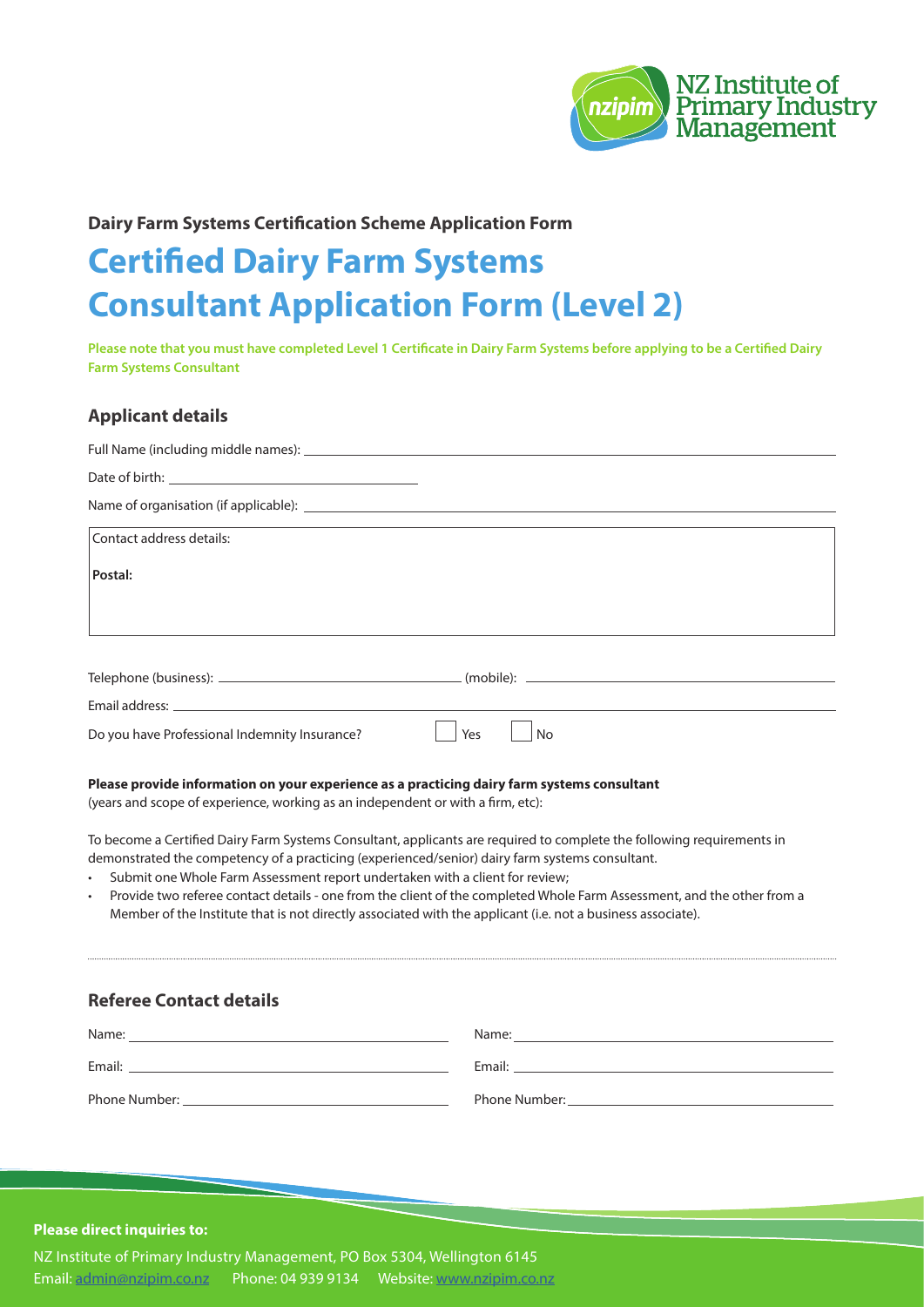#### **Payment details** (please tick box)

To apply to be a Certified Dairy Farm Systems Consultant the application fee is \$375.00 (GST inclusive)

| Credit card payment with Mastercard or Visa (complete details where indicated) |
|--------------------------------------------------------------------------------|
|--------------------------------------------------------------------------------|

Amount has been direct credited to bank account: 02 0500 0083498 00

| CVV                                                          |  |
|--------------------------------------------------------------|--|
| Sign:<br>(typing your name above constitutes as a signature) |  |

## **Agreement and acknowledgements**

By signing this application form, I:

- 1. agree to and confirm the acceptance of, and confirm that I will observe, the following Terms and Conditions for Certification, and confirm the information provided in this Application Form is true and correct.
- 2. declare that:
	- (a) I am aware that it is an offence to provide false or misleading information or omit any material information;
	- (b) I understand that I must notify the NZIPIM if there are any changes in the particulars I have provided in this Application Form; and
	- (c) I have read and understood the following Terms and Conditions for Certification (including those terms and conditions concerning privacy and personal information).
- 3. acknowledge and agree that the application, if accepted by NZIPIM, will result in a legally binding contract between us incorporating the following Terms and Conditions for Certification.
- 4. confirm that I undertake 600 hours/year of paid consultancy work in dairy farm systems for at least three years
- 5. confirm maintenance of NZIPIM's CPD requirements of 20 hours/year.

Full Name:

Signature: Date:

*(typing your name above constitutes as a signature)*

#### **Please direct inquiries to:**

NZ Institute of Primary Industry Management, PO Box 5304, Wellington 6145 Email: [admin@nzipim.co.nz](mailto:admin@nzipim.co.nz) Phone: 04 939 9134 Website:<www.nzipim.co.nz>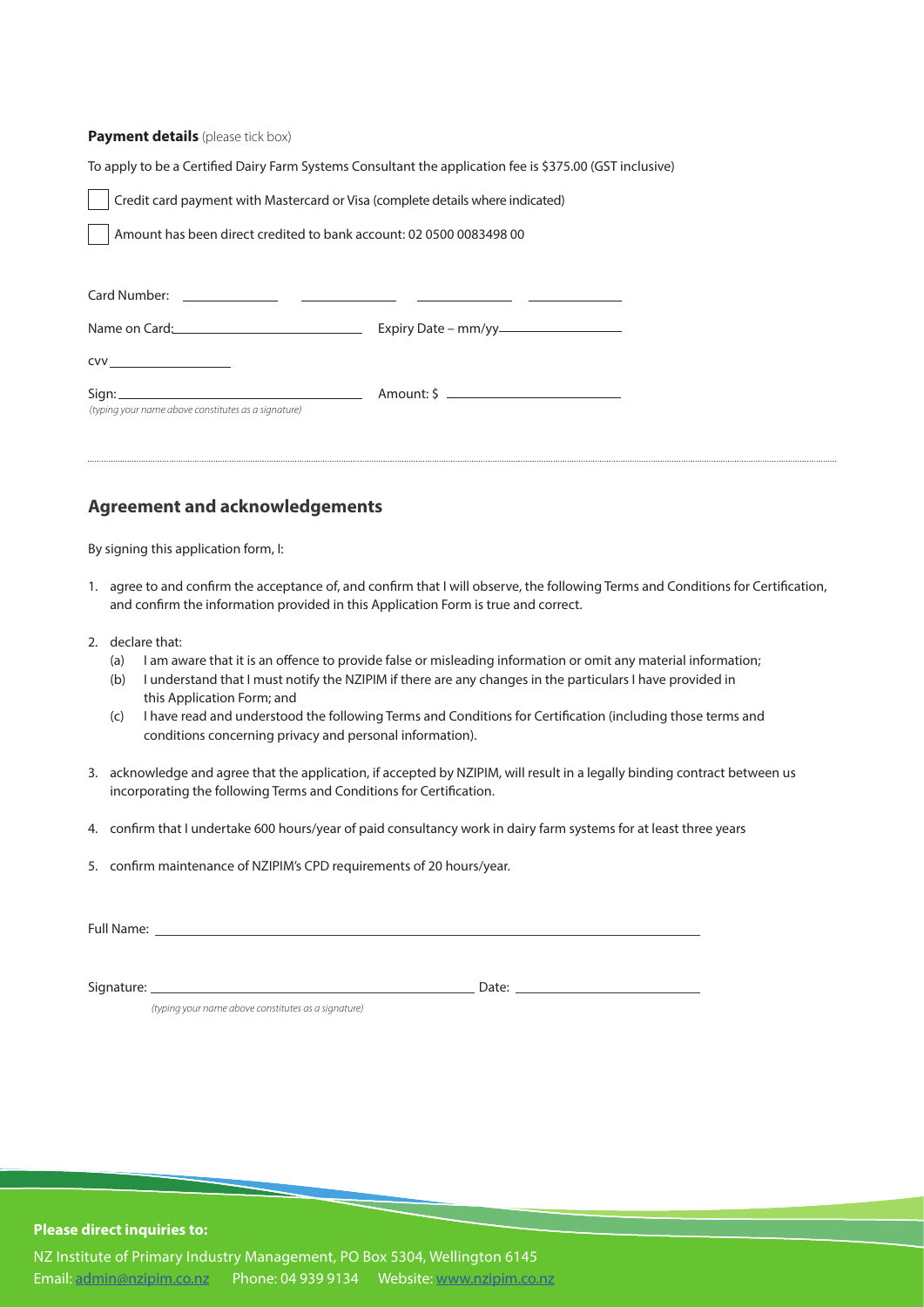# **Terms and Conditions for Certification**

#### **1 Application for Certification**

- 1.1 By applying for certification you (or the Applicant) confirm that you have agreed to, and that you will comply with and observe, the obligations in these standard Terms and Conditions for Certification (these Terms).
- 1.2 You further acknowledge that the New Zealand Institute of Primary Industry Management (NZIPIM) may receive advice and assistance in the certification process from an Certification Subcommittee, and also any third parties that may be appointed by it.
- 1.3 In accordance with these Terms you agree:
	- (a) to operate your business in accordance with and be bound by and observe the certification, assessment, guidelines, standards, rules, audit material, policies and procedures (collectively, the NZIPIM Materials) (including the Complaints Procedure set out from time to time in the NZIPIM Rules) as set down by NZIPIM or the Certification Subcommittee, from time to time;
	- (b) to accept as final and binding any decision in relation to certification or non-certification (including the granting of certification, as well as suspending or terminating certification) by NZIPIM;
	- (c) to comply with any audit requirements that NZIPIM puts in place now or in the future;
	- (d) to ensure that you are a current paid up member of NZIPIM and complete its Ethics Module within a specified timeframe;
	- (e) to promptly pay all application and annual, and any ongoing annual, administration fees; and
	- (f) to be bound by and observe the NZIPIM Rules and, if and when accredited, to operate within the parameters of the NZIPIM Materials (from time to time).

#### **2 Application and Annual Fees**

- 2.1 The non-refundable application fee as determined by NZIPIM from time to time shall accompany the initial application documentation and be made payable to NZIPIM. Failure to make payment of the application shall constitute default and will mean that we will not consider your application.
- 2.2 If you become certified, you must pay all annual fees to the NZIPIM, by no later than the 20th of the month following the month of the date of the invoice.
- 2.3 If your certification is suspended, terminated or voluntarily withdrawn, any fees previously paid to the NZIPIM are non-refundable.

#### **3 Licence to Use NZIPIM's Intellectual Property**

- 3.1 Upon obtaining certification NZIPIM grants you a personal, non-transferrable, and non-exclusive licence to use the NZIPIM logo and name in accordance with these Terms.
- 3.2 You may use the NZIPIM logo and name to promote your business through having achieved certification in articles, brochures, publications, documents, letterhead, websites etc in accordance with the specification style rules of use and guidelines as set out by NZIPIM from time to time in its absolute discretion. Such use must not be detrimental to the interests of NZIPIM.
- 3.3 You acknowledge that NZIPIM shall have the full power, in its absolute discretion, to interpret and set the specification and style, rules of use, and guidelines and such decision shall be final and binding and, if appropriate, shall be complied with by you immediately.
- 3.4 You acknowledge that all intellectual property rights in the NZIPIM logo, name and design is the sole and absolute property of NZIPIM.
- 3.5 You may also use the NZIPIM Materials, produced or made available by NZIPIM, in accordance with the following provisions. This provision grants only a personal non-transferrable, and non-exclusive licence to use the NZIPIM Materials.
- 3.6 You acknowledge and agree that no part of the NZIPIM Materials may, except where expressly permitted in the NZIPIM Materials itself, be adapted, modified, reproduced, copied or transmitted in any form or by any means including written, electronic, mechanical, reprographic, photocopying, or recording means. Furthermore, the NZIPIM Materials shall not be stored in whole, part, adapted or modified form, in or for any retrieval system of any nature, except in accordance with the terms of the NZIPIM Materials or otherwise with the written permission of the NZIPIM. All rights to the NZIPIM Materials are reserved to the NZIPIM. You further acknowledge that:
	- (a) the NZIPIM is the owner of the copyright, know-how and other intellectual property rights in the NZIPIM Materials, the NZIPIM Certification Programme(s) and all associated documentation;
	- (b) no right, title or interest in the NZIPIM Materials or the NZIPIM Certification Programme(s) procedures or the associated documentation is transferred to the applicant through having been certified or under the licences referred to in this clause; and
	- (c) you must keep the NZIPIM Materials confidential.

#### **Please direct inquiries to:**

NZ Institute of Primary Industry Management, PO Box 5304, Wellington 6145 Email: [admin@nzipim.co.nz](mailto:admin@nzipim.co.nz) Phone: 04 939 9134 Website:<www.nzipim.co.nz>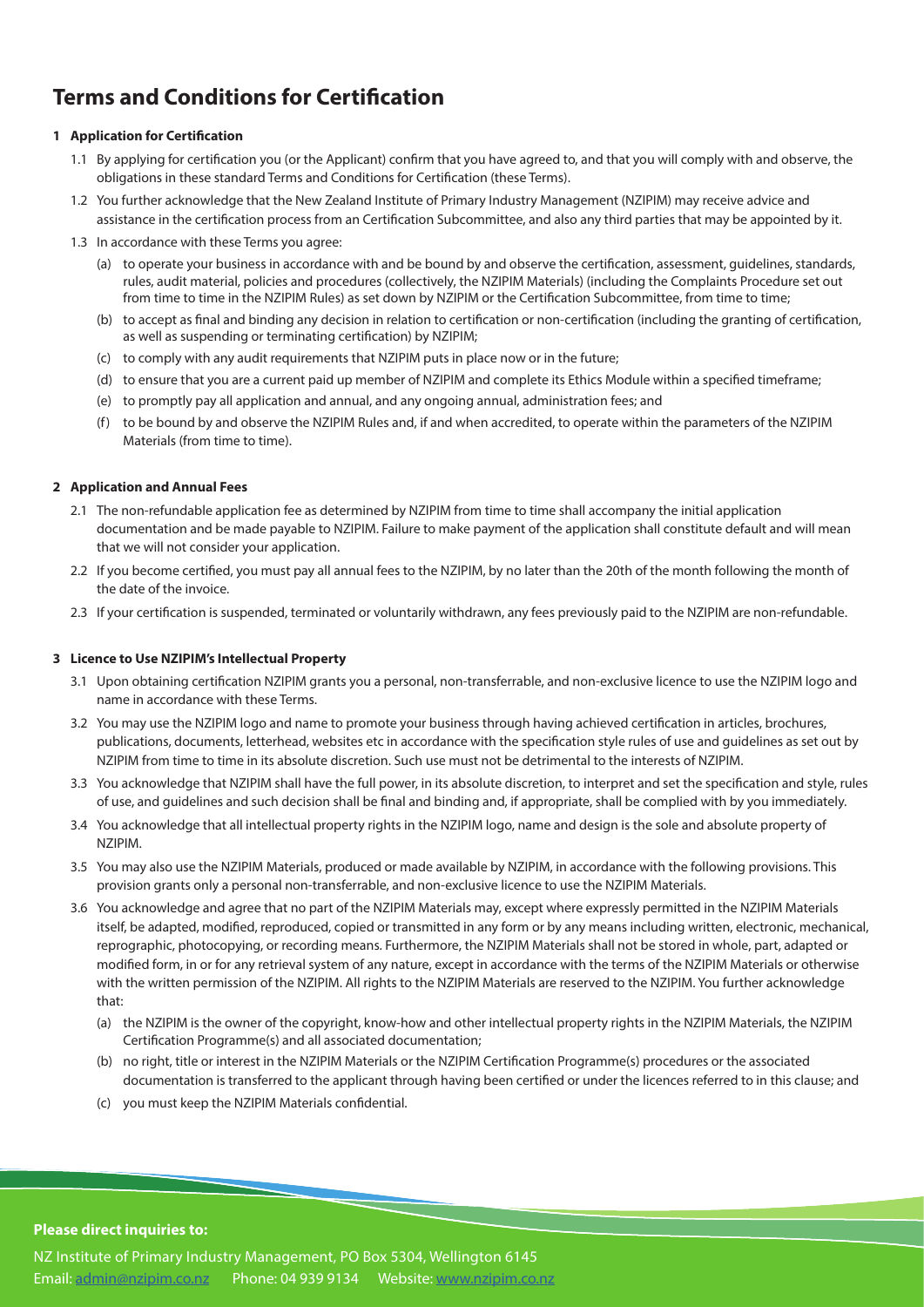#### **4 Suspension and Termination, and Voluntary Withdrawal of Certification**

- 4.1 NZIPIM may suspend your certification, with immediate effect by notifying you, should any breach of the Terms occur.
- 4.2 You may voluntarily terminate your certification by giving one month's written notice to NZIPIM.
- 4.3 NZIPIM may terminate your certification, with immediate effect, by giving written notice to you if:
	- (a) it is the recommendation from the Complaints Committee (refer Complaint Procedure within NZIPIM Rules);
	- (b) you become insolvent;
	- (c) you fail to pay any debt to the NZIPIM owing as required under these Terms on the due date;
	- (d) you fail to comply with any guidelines, rules policies or procedures as set down by NZIPIM from time to time, or contained in the NZIPIM Materials;
	- (e) you commit any act that brings NZIPIM and/or the Certification Subcommittee into disrepute; or
	- (f) you breach, or otherwise fail to comply with or observe, any of these Terms.
- 4.4 On notification of termination or on expiry of your certification you may no longer use NZIPIM's certification logo or name or promote yourself as having certification under NZIPIM's Certification Scheme(s), or the NZIPIM Materials.
- 4.5 If at any time your certification is suspended, withdrawn, cancelled or otherwise comes to an end, you must, within five (5) working days of receiving notice of such suspension, termination, expiry, withdrawing or withdrawal of the certification, return all copies of all of the NZIPIM Materials in your control or possession to the NZIPIM.

#### **5 Liability**

- 5.1 Neither NZIPIM, nor its officers, employees, agents or contractors, nor the members of the Certification Subcommittee or any third parties appointed by them to assist, shall be liable to you whether in contract, tort (including negligence) at common law, in equity, or under any statute, regulation or by-law or otherwise for any loss (including indirect and consequential and economic loss), damage, claim, proceedings, or costs suffered or incurred arising directly or indirectly from any act or omission of NZIPIM or the Certification Subcommittee including, without limitation, loss suffered by you as a result of you not obtaining certification , your certification (if granted) being cancelled or suspended following the Complaints and Disciplinary Procedure set out from time to time in the NZIPIM Rules, or any complaint received in respect of you.
- 5.2 You acknowledge and agree that the NZIPIM Certification Programme(s), and the NZIPIM Materials generally, are intended to provide accurate and adequate information pertaining to the subject matter, within the limitation of the size of that publication. Nevertheless, the NZIPIM Materials have been prepared and are being made available to all certified persons strictly on the basis that, to the fullest extent permitted by law, those persons accept and agree that its authors, and the NZIPIM, its officers, employees, agents and contractors, fully exclude any liability (including by negligence, and whether direct, indirect, consequential or economic) by any or all of them in any way to any person or entity for or in relation to any loss, costs, claims, damage or expenses:
	- (a) in respect of or arising out of any reliance in part or full, by any such person or entity, upon any of the contents of the NZIPIM Materials or the NZIPIM Certification Programme(s), for any purpose;
	- (b) arising in any way out of the use or reference to the NZIPIM Materials, or out of the Applicant's products, practices, processes, procedures, facilities or services the subject of the NZIPIM Certification Programme(s); and
	- (c) any negligent act or omission of NZIPIM, its officers, employees, agents or contractors, including but not limited to profits lost and damage sustained or incurred as a result of any claim by a third person.
- 5.3 You irrevocably and unconditionally indemnify the NZIPIM, its officers, employees, agents and contractors, from and against all losses, costs, claims, damages and expenses that the NZIPIM or its officers, employees, agents or contractors, or any member of the Certification Subcommittee, or any third party appointed, may sustain or incur as a result, whether directly or indirectly, of:
	- (a) any failure by you to adhere to the standards required in order to enable the applicant to achieve certification;
	- (b) any failure of you to adhere to or comply with or observe the terms and conditions in the NZIPIM Certification Programme(s) or the NZIPIM Materials; and
	- (c) any loss or damage to any property or injury to or death of any person caused by any negligent act or omission or wilful misconduct of the Applicant and employees and co-workers, or arising out of or in connection with the applicant that is the subject of the NZIPIM Certification Programme(s).
- 5.4 The applicant acknowledges and agrees that purpose of the NZIPIM making available the NZIPIM Materials is to provide guidance and information on standards, practices and procedures which the NZIPIM considers consistent with applicable good industry practice. Furthermore, the applicant acknowledges and agrees that the guidance and material in the NZIPIM Materials:
	- (a) is not intended to be the only means of compliance with a rule, where relevant, and are not exhaustive;

#### **Please direct inquiries to:**

NZ Institute of Primary Industry Management, PO Box 5304, Wellington 6145 Email: [admin@nzipim.co.nz](mailto:admin@nzipim.co.nz) Phone: 04 939 9134 Website:<www.nzipim.co.nz>